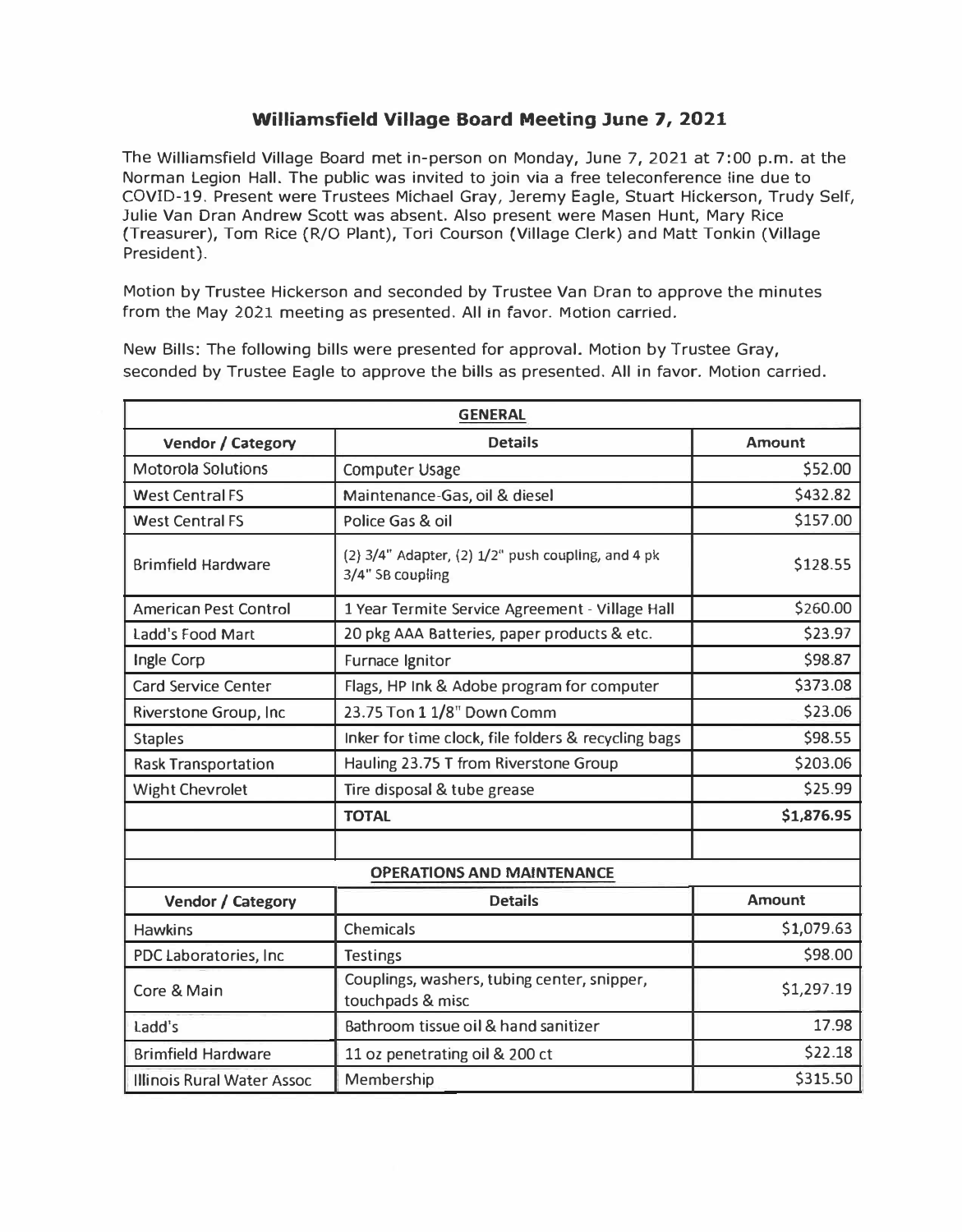| USA Bluebook                | Stainless Steel caps, tees, nipples, plugs,<br>bushings, caps, tubes, valves and magnet | \$347.76      |  |  |
|-----------------------------|-----------------------------------------------------------------------------------------|---------------|--|--|
|                             |                                                                                         |               |  |  |
|                             | <b>TOTAL</b>                                                                            | \$3,178.24    |  |  |
| <b>DOUBET-BENJAMIN PARK</b> |                                                                                         |               |  |  |
| Vendor / Category           | <b>Details</b>                                                                          | <b>Amount</b> |  |  |
| Ladd's Food Mart            | <b>Bathroom Tissue</b>                                                                  | 8.99          |  |  |

Financial Statements: Trustee Gray provided details on the review of financial statements, percent over and percent under for the month. Motion by Trustee Gray and seconded by Trustee Van Oran to approve the financial statements. All in favor. Motion carried.

Public Comment: Masen Hunt stated he is interested in the maintenance department summer help position that includes mowing, weed eating and various other tasks. Motion by Trustee Self and seconded by Trustee Van Oran to hire Masen Hunt. All in favor. Motion carried.

Correspondence: President Tonkin received a calendar of auction dates for construction and ag equipment. After 18 months, the KP Hall USDA Grant has been officially approved. Tom Rice stated the roof is leaking and needs immediate attention, President Tonkin will reach out to Dan Billings.

Street Report and Maintenance Report: Trustee Scott (via email) stated Ed Lewis (Truro Road Commissioner) requested the Village reimburse the Township for salt used. Typically, the Township uses the Village's sand and the Village uses the Township's salt but the Township did not use any sand. Mark Niebuhr had been weighing the salt and the Village will pay the appropriate amount due. The Village will also need to purchase its own salt this year.

The maintenance department has been mowing more than weekly, new blades have been requested for the mowers, there was a request to repair a sidewalk at Caldwell Cottage, the big mower is now working properly, they will purchase road marking paint for the stop sign areas at Pine and Gale Street, they are going to focus on replacing culverts, sidewalks and water meters and have the summer helpers focus on mowing.

Police Report: The following calls for service were handled by the police department for the month of May:

| Category                  | <b>Status / Resolution</b> |  |
|---------------------------|----------------------------|--|
| $(2)$ Alarm               | Accidental                 |  |
| <b>Theft</b>              | Report on File-solved      |  |
| Suspicious Incident       | <b>Report on File</b>      |  |
| <b>Suspicious Vehicle</b> | Unable to locate           |  |
| (4) 911 Hang ups          | All unfounded/accidental   |  |

**POLICE REPORT**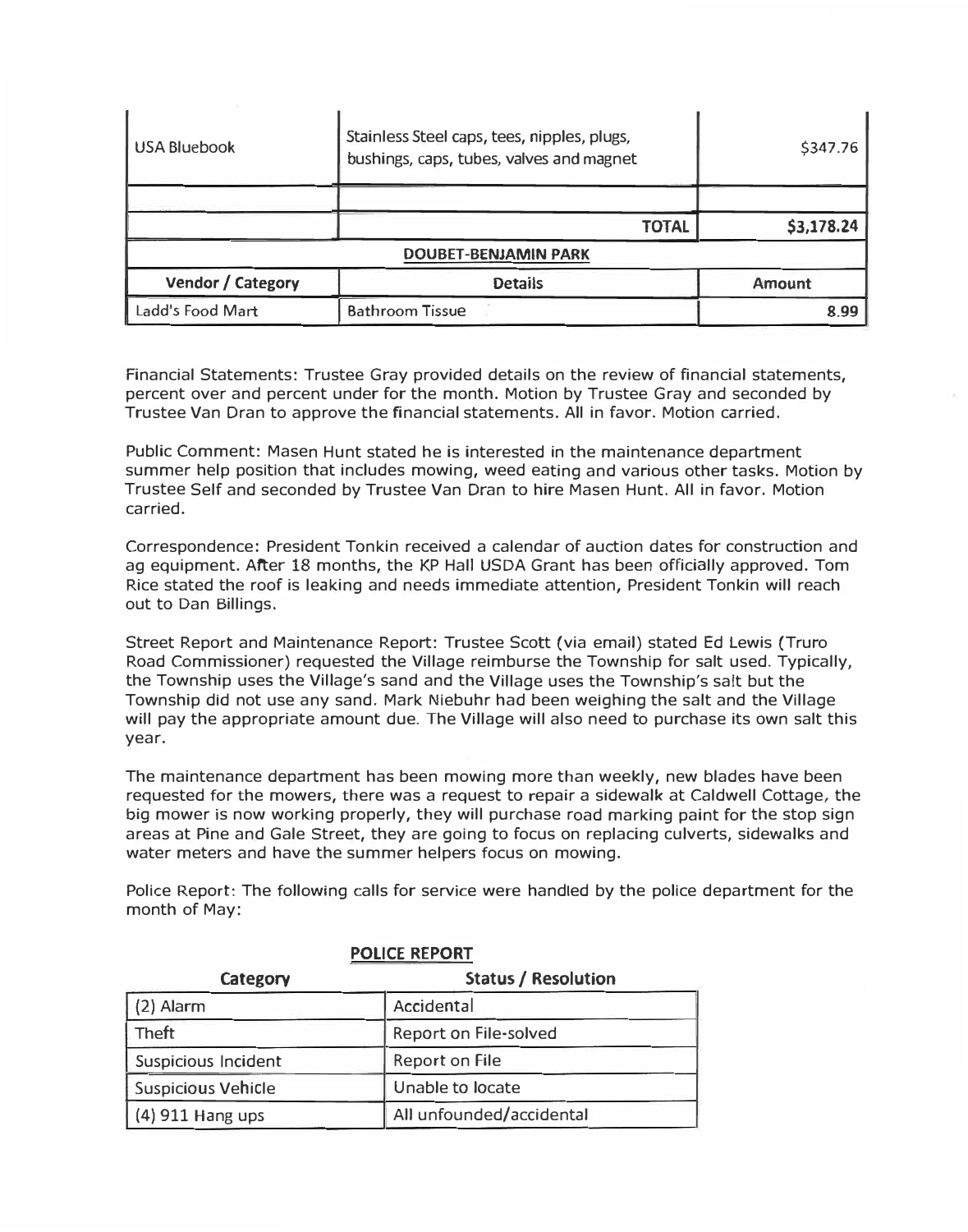| Wire Fraud             | Report on file            |
|------------------------|---------------------------|
| Driving complaint      | Provided for extra patrol |
| Suicidal Subject       | <b>County Handled</b>     |
| <b>Assist Motorist</b> | No Report                 |

## **CITATIONS ISSUED IN MAY**

| <b>Violations</b>           | <b>Citations</b> | <b>Warnings</b> |
|-----------------------------|------------------|-----------------|
| Seatbelt                    |                  |                 |
| <b>Speeding</b>             |                  |                 |
| Disobeyed Stop Sign         |                  |                 |
| <b>Ordinance Violations</b> |                  |                 |
| Other                       |                  |                 |

Parks Report: Trustee Eagle stated the Parks Association met on May  $25^{th}$ ; the garden club held a plant swap on May  $8<sup>th</sup>$ , an Eagle Scout has a project to complete and suggested redoing the bricks by the pavilion; the Eagle Scout will plan and fund the project. There will be at least one disc golf tournament at Doubet-Benjamin Park, the hosts requested a couple of tee blocks be moved to make it more competitive, they will rope off out of bounds that will be removed after the tournament, they discussed selling food or having Double Take sell food; a portion of the entry fees will stay in the prize pool and a portion will be donated to Doubet-Benjamin Park. There are a couple of garbage cans being replaced at Doubet-Benjamin Park that easily fill with rainwater. The playground area's wood chips got flooded and the FFA was asked to assist in expenses to repair. There is a pad lock on the electric box at the pavilion and when parties/activities are held, the couple of people with keys are required to go to the park and unlock the box to turn on the power, Parks Association asked if the pad lock can be removed and Trustee Gray said it needed to be locked and suggested more keys be made and President Tonkin suggested a weather-proof combination lock be installed. Motion by Trustee Eagle and seconded by Trustee Self to purchase a weatherproof combination lock for the power box at the pavilion. The Parks Association asked once the emergency siren is re-located, the power supply be split and lead to the caboose for lights and an HVAC system to prevent moisture; the power usage will be on the KP Hall's power bill. The Park Association will fund the power hook up and the small increase on the power bill. Motion by Trustee Eagle and seconded by Trustee Hickerson. All in favor. Motion carried. Trustee Eagle stated the Baseball Committee needs to have a fundraiser because **there** will **not be** a **concession stand this year and he asked permission to hold an event**  called "drink in hand kickball" it would be held near the sand volleyball pit and the Baseball Association would purchase a liquor license and insurance and a cup of beer would be sold to the teams, 8 teams of 6-8 people. The Board would like to review insurance policy before committing.

Veteran's Park Report: The Veteran's Park committee met and made edits to the draft drawing; Rita Kress's contractor will take 6-8 weeks for their drawing. The front part of the park will be Veteran's themed, and the back will be rail themed. President Tonkin did not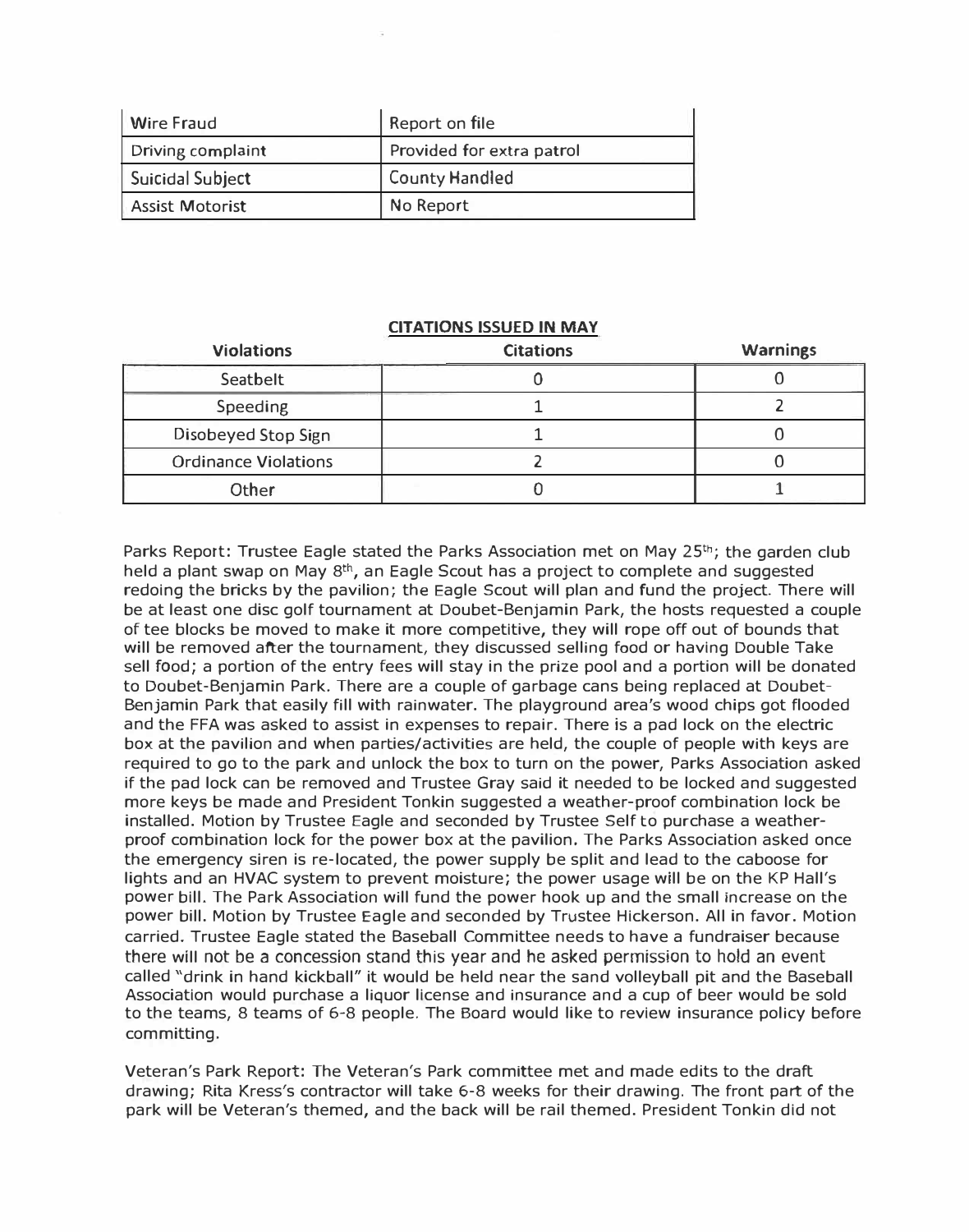**realize the business owners were not aware of the idea of installing a sidewalk between them to led into the park; President Tonkin is going to follow up. A sidewalk can possibly be installed in the East alley connected to the cement pad planned for KP Hall and extend back (to the south). The final draft will be shown to the Village Board for comments, feedback, and their motion to approve. Trustee Scott (via email) stated it would be good to also have a drawing with the dimensions and planned location for the new sign. Moving forward, the main groups involved at Veteran's Park should establish a budget for the Village trustees to set expectations. President Tonkin stated the FFA would like to plan the farmers market for September, October or November to allow time to plan for funding, advertising and vendors.** 

**Infrastructure and Maintenance Committee Report: Trustee Scott (via email) stated sidewalks and more streetlights are a must for Cottonwood Court and the new subdivision; the Rebuild Illinois Grant can possibly fund those projects. A new salt storage/facility is also a must, the current shed leaks and has made the salt unable to use and the leased ground prices rise 3% every year and is currently over \$3,000 a year; a location will need to be discussed and the possibility of MFT funding that project. The relocation of the emergency siren has been discussed; there is an available app that helps place emergency sirens by mapping out the coverage and building heights etc.** 

**Water Report: Tom Rice stated a stainless-steel fitting was replaced and a service pump will eventually have to be replaced, and a small line leaked acid on the cement and walls but has been repaired and cleaned up. President Tonkin stated he noticed the 2 valves that are corroded at the RO Plant and Tom got an estimate to replace them a couple of years ago and believes they were around \$2,000 a piece to replace, if they did go out someone would have to be at the RO Building at all times until it was fixed, President Tonkin discussed replacing them with Andy at Bruner, Cooper and Zuck in the next water project, but it may be advisable to replace them before that because if they break we cannot have reliable water service.** 

**COVID Status - The American Rescue Funds are still being be processed and there is at this time no further guidance for municipalities.** 

**Old Business: President Tonkin stated the water issue north of town will have to have a waiver completed in order to replace the water lines in a different location; there was another water leak 3 weeks ago, the homeowner agreed they would pay the previous water leak repair bill and the Village will pay for the most recent repair and the homeowner and Village will split all bills 50/50 until the water line is replaced. Trustee Van Dran asked how the install of water meters was going and President Tonkin stated they have installed multiple water meters and readers; the meters in crawl spaces are very difficult to replace; Mark Niebuhr suggested buying a drum to help dig and replace Tom Rice suggested purchasing the more expensive waterproof meter and reader for those. USDA will host a phone call to go over the final plan for the storm damage grant for the KP Hall repairs and President Tonkin invited the Board to attend; Trustee Hickerson will attend. Equipment and cement have been purchased out of MFT funds for sidewalk repairs. President Tonkin will follow up with Farmington Bank on online bill pay for water bills. President Tonkin emailed a list of Trustee Roles for the Board to fill/volunteer to handle like Parks and Ag Day, unsightly properties, budget, payroll, WADCO, grants, etc. President Tonkin stated the school is interested in making a soccer/football field in a part of the land in between the school and library; the Board discussed it's good for the Village to keep**